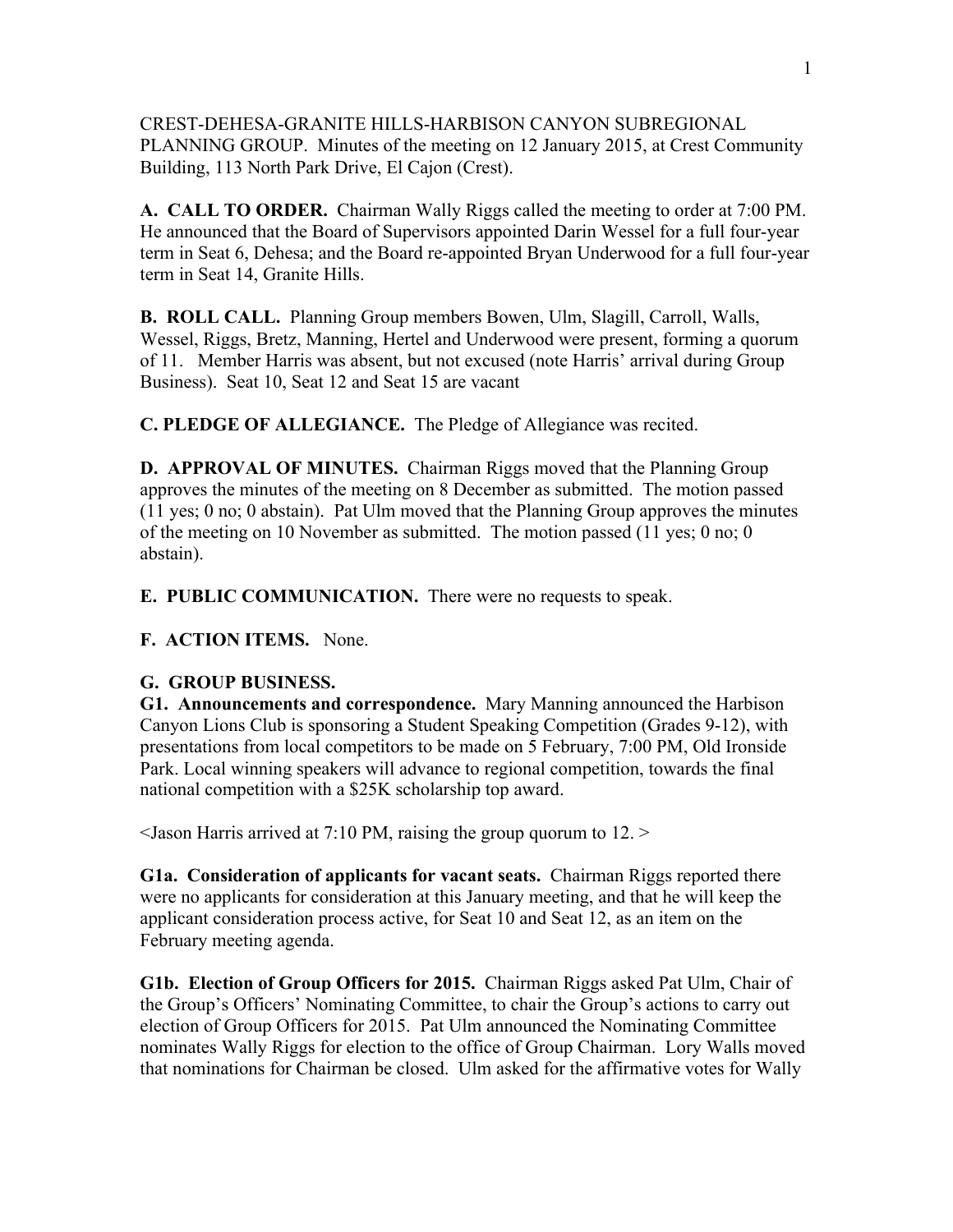Riggs for Planning Group Chairman for 2015. Riggs was elected Chairman (11 yes; 0 no; 1 abstain: Riggs).

 Ulm announced the Nominating Committee nominates Jason Harris for election to the office of Group Vice Chairman. Nomination of candidates for Vice Chairman was closed, as there were no others. Ulm asked for the affirmative votes for Jason Harris for Planning Group Vice Chairman for 2015. Harris was elected Vice Chairman (11 yes; 0 no; 1 abstain: Harris).

 Ulm announced the Nominating Committee nominates Bill Bretz for election to the office of Group Secretary. Nomination of candidates for Secretary was closed, as there were no others. Ulm asked for the affirmative votes for Bill Bretz for Planning Group Secretary for 2015. Bretz was elected Secretary (11 yes; 0 no; 1 abstain: Bretz).

 Newly elected Chairman Riggs asked if there were any volunteers interested in serving as appointed Planning Group Parliamentarian. Darin Wessel volunteered to serve if appointed, and Riggs appointed Wessel as Group Parliamentarian for 2015.

**G1c. Standing Rules of Order, discussion and action.** Chairman Riggs reminded the Planning Group that it now elects its officers at its January meeting, and that it has considered returning to a previous rule of electing its officers at its December meeting. Riggs also proposed that the format of the Group's meeting agenda should follow the template provided by the Department of Planning and Development Services. Darin Wessel suggested changing language in the rules to make it clear that a request for a member of the public to provide his or her name and address for the record is optional and not a requirement. Jason Harris moved that the Planning Group approves making the three changes discussed above to the Group's Standing Rules of Order, with exact wording of these changes to be determined and approved by the Group later. The motion passed (12 yes; 0 no; 0 abstain).

## **G2. Expense reimbursement requests.** None.

## **G3. Subcommittee reports.** None.

**G4. Chairman's report on Supervisor Jacob's meeting regarding emergency egress routes from Crest.** Chairman Riggs reported that he, Pat Ulm and Karla Carroll attended a meeting convened by Supervisor Jacob concerning emergency egress routes from Crest, and asked Ulm and Carroll to provide details.

 Pat Ulm reported that the owner of the avocado orchard between Crestridge Ecological Preserve and Interstate 8 is willing to allow an emergency egress route to be kept maintained and available for a quick route across the orchard land, connecting the Crest community across the Ecological Preserve and orchard to the highway. She also reported that Cal Fire announced it will do what the County wants, and will work with the Sheriff's Department, regarding designation and approval of emergency egress routes from Crest.

 Karla Carroll reported that Cal Fire is preparing a brochure concerning emergency egress routes from Crest, and it will have a workshop meeting to teach how to use a Smart Phone smartly for wild fire defense. She also reported that the emergency egress routes will be marked with the Crest Fire Safe Council logo with a directional arrow, that